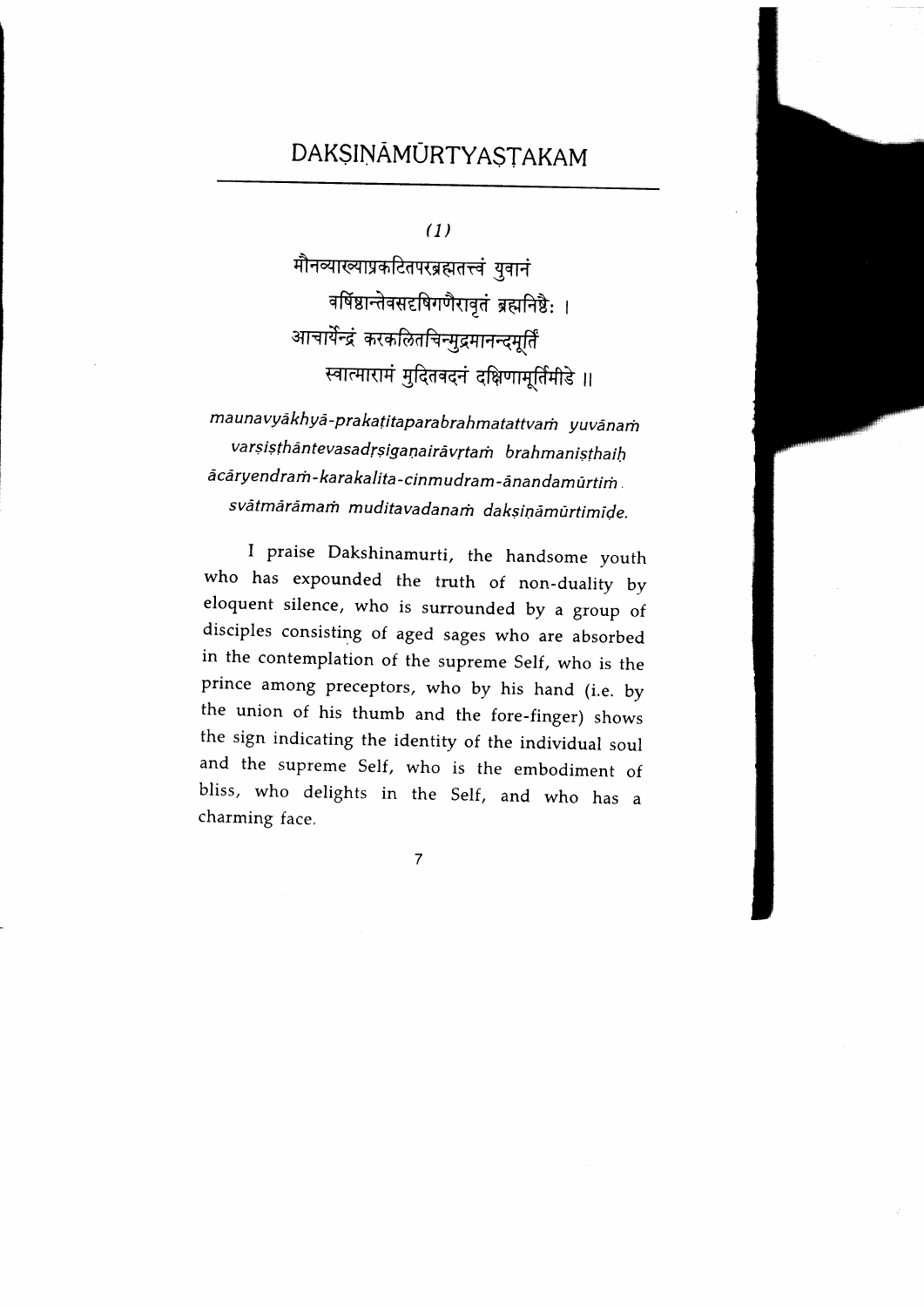(2)

विश्वं दर्पणदृश्यमाननगरीतूल्यं निजान्तर्गतं पशयत्रात्मनि मायया बहिरिवोद्भूतं यथा निद्रया । य: साक्षात्करुते प्रबोधसमये स्वात्मानमेवाद्वयं तस्मै श्रीगुरुमूर्तये नम इदं श्रीदक्षिणामूर्तये ॥

viśvam darpana-drśyamānanagari-tulyam nijantargatam pa{yann-atmani mayaya bahirivodbhūtam vathā nidrayā. vah sāksātkurute prabodhasamave svātmānamevādvayam tasmai śri-gurumūrtaye nama idam śrī-daksināmūrtaye.

To Him who by māyā as by dream, sees within Himself the universe which is inside Him, like unto the city that is seen in a mirror, (but) which is manifested as if without : to Him who apprehends, at the time of awakening, His own non-dual Self; to Him, of the form of the Preceptor, the blessed Dakshinamurti may this obeisance be!

## (s)

बीजस्यान्तरिवाङ्कुरो जगदिदं प्राङ्निर्विकल्पं पुन-र्मायाकल्पितदेशकालकलनावैचित्र्यचित्रीकृतम् । मायावीव विजृम्भयत्यपि महायोगीव य: स्वेच्छया तस्मै श्रीगुरुमूर्तये नम इदं श्रीदक्षिणामूर्तये ॥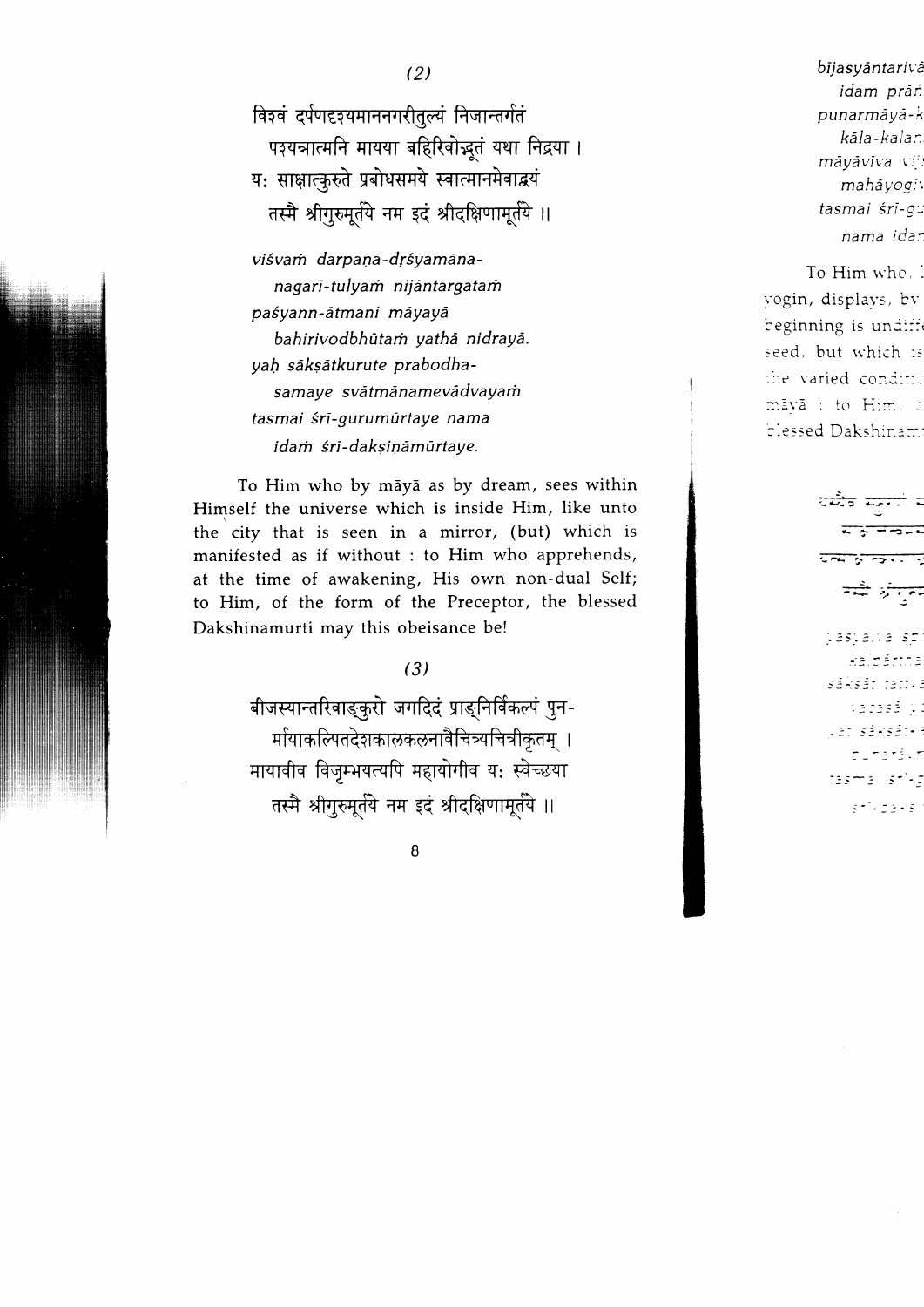bījasyāntarivānkuro jagadidam prān-nirvikalpam punarmāyā-kalpita-deśakāla-kalanā-vaicitrva-citrīkrtam māyāvīva viirmbhayaty-api mahāyogīva yah svecchayā tasmai śrī-gurumūrtaye nama idam śri-daksināmūrtave

To Him who, like a magician or even like a great yogin, displays, by His own will, this universe at the beginning is undifferentiated like the sprout with the seed, but which is made again differentiated under the varied conditions of space and time posited by maya : to Him, of the form of the Preceptor the blessed Dakshinamurti may this obeisance be!

#### (4)

यस्यैव स्फुरणं सदात्मकमसत्कल्पार्थकं भासते साक्षात्तत्वमसीति वेदवचसा यो बोधयत्याश्रितान् । यत्साक्षात्करणाद्भवेच पुनरावृत्तिर्भवाम्भोनिधौ तस्मै श्रीगुरुमूर्तये नम इदं श्रीदक्षिणामूर्तये ॥

yasyaiva sphuranam sadātmakam-asatkalpārthakam bhāsate saksat tattvamasiti vedavacasā vo bodhavaty-āśritān, yat sāksātkaranād bhaven-na punarāvrttir-bhavāmbhonīdhau tasmai śrī-gurumūrtaye nama idam śrī-daksināmūrtaye.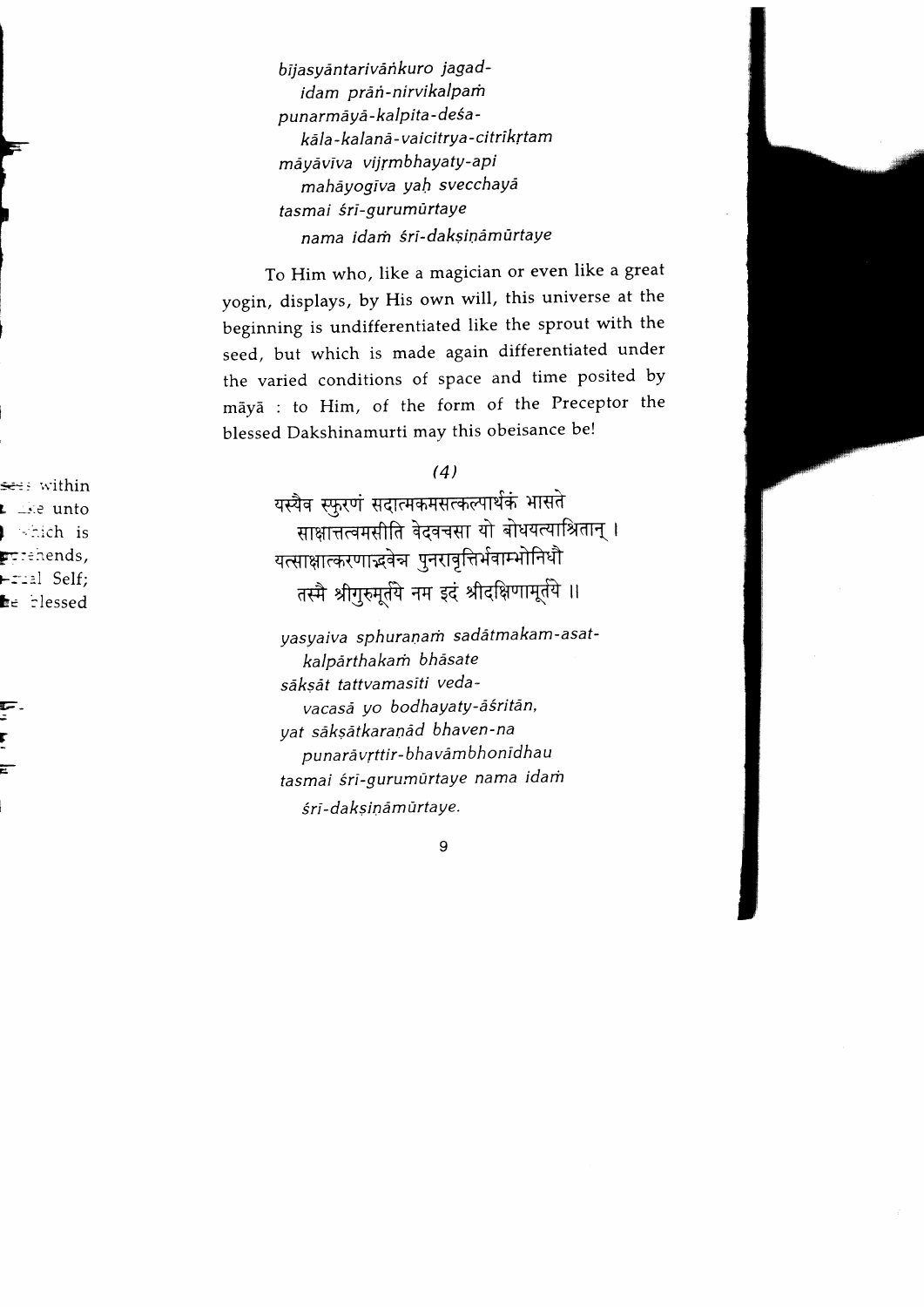To Him whose luminosity alone, which is of the nature of Existence, shines forth entering the objective world which is like unto the non-existent; to Him who instructs those who resort to him through the Vedic text 'That thou art'; to Him by realising whom there will be no more return to the ocean of transmigration; to Him, of the form of the Preceptor, the blessed Dakshinamurti, may this obeisance be!

## (5)

नानाच्छिद्रघटोदरस्थितमहादीपप्रभाभास्वरं ज्ञानं यस्य तु चक्षुरादिकरणद्वारा बहि: स्पन्दते । जानामीति तमेव भान्तमनुभात्येतत्समस्तं जगत् तस्मै श्रीगुरुमूर्तये नम इदं श्रीदक्षिणामूर्तये ॥

nānāc chidra-ghato darasthitamahādīpa-prabhā-bhāsvaram jñānam yasya tu caksurādikarana-dvārā bahih spandate, jānāmīti tam-eva bhāntamanubhāty-etat-samastam jagat tasmai śri-gurumūrtaye nama idam śri-daksināmūrtaye.

To Him who is luminous like the light of <sup>a</sup> great lamp set in the belly of a pot with many holes : to Him whose knowledge moves outward through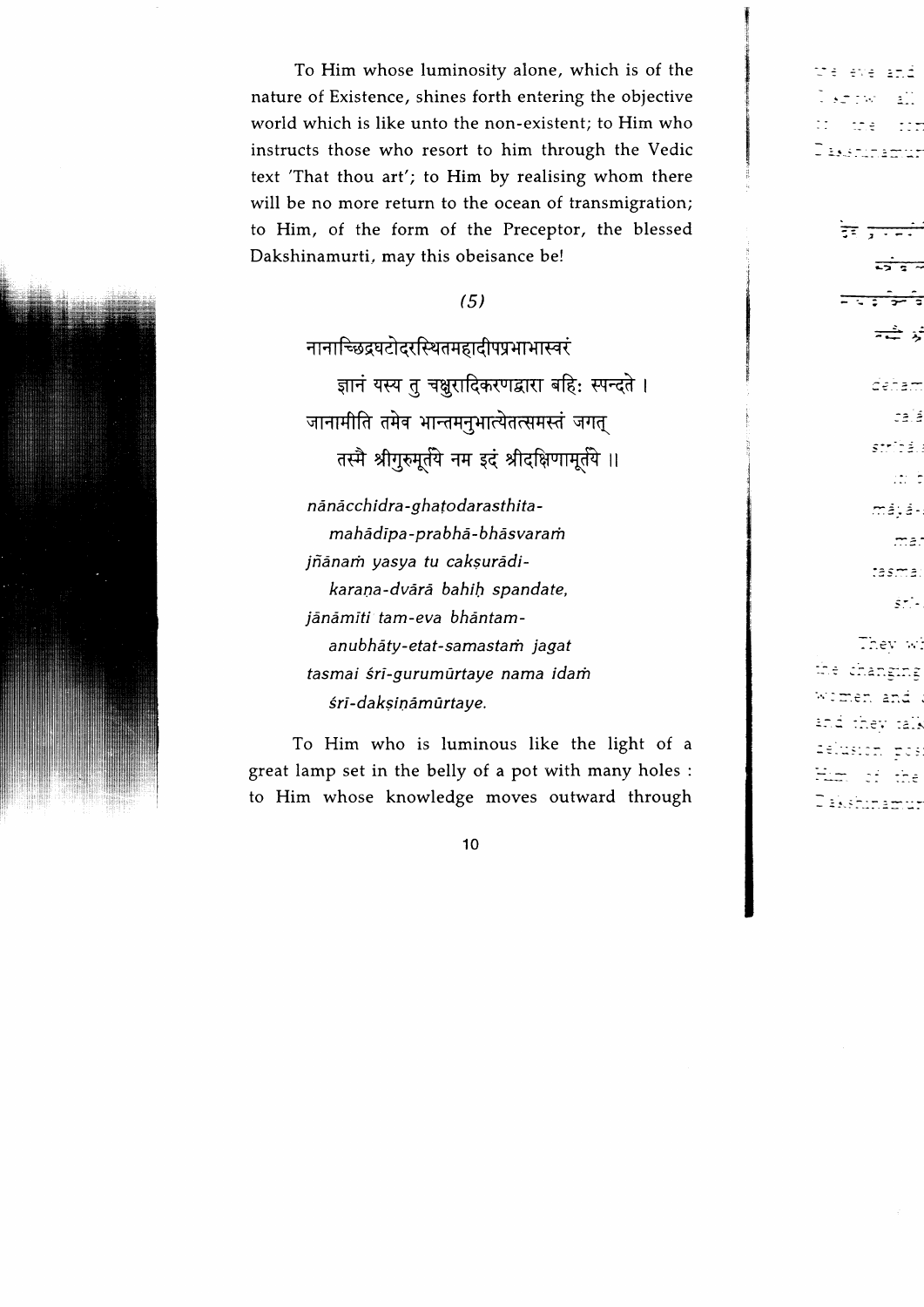the eye and other organs; to Him, who shining as<br>'I know', all this entire universe shines after; to Him of the form of the Preceptor, the blessed Dakshinamurti, may this obeisance be!

## (6)

देहं प्राणमपीन्द्रियाण्यपि चलां बुद्धिं च शून्यं विदुः स्त्रीबालान्धजडोपमास्त्वहमिति भ्रान्ता भुशं वादिन: । मायाशक्तिविलासकल्पितमहाव्यामोहसंहारिणे तस्मै श्रीगुरुमूर्तये नम इदं श्रीदक्षिणामृतये ॥

de ham - prāṇam - a pindrivān va pi calām-buddhim ca śūnyam viduh strībālānd hajado pamās-tva hamiti bhrāntā bhrśam vādinah māyā-śakti-vilāsa-kalpita mahāvvām o ha-s am hāri ne tasmai śri-gurnmūrtaye nama idam śri-daksināmūrtaye.

They who know the 'I' as body, breath, senses the changing intellect, or the void, are deluded like women and children, and the blind and the stupid, and they talk much. To Him who destroys the great delusion posited by the sport of māyā's power; to Him of the form of the preceptor, the blessed Dakshinamurti may this obeisance be!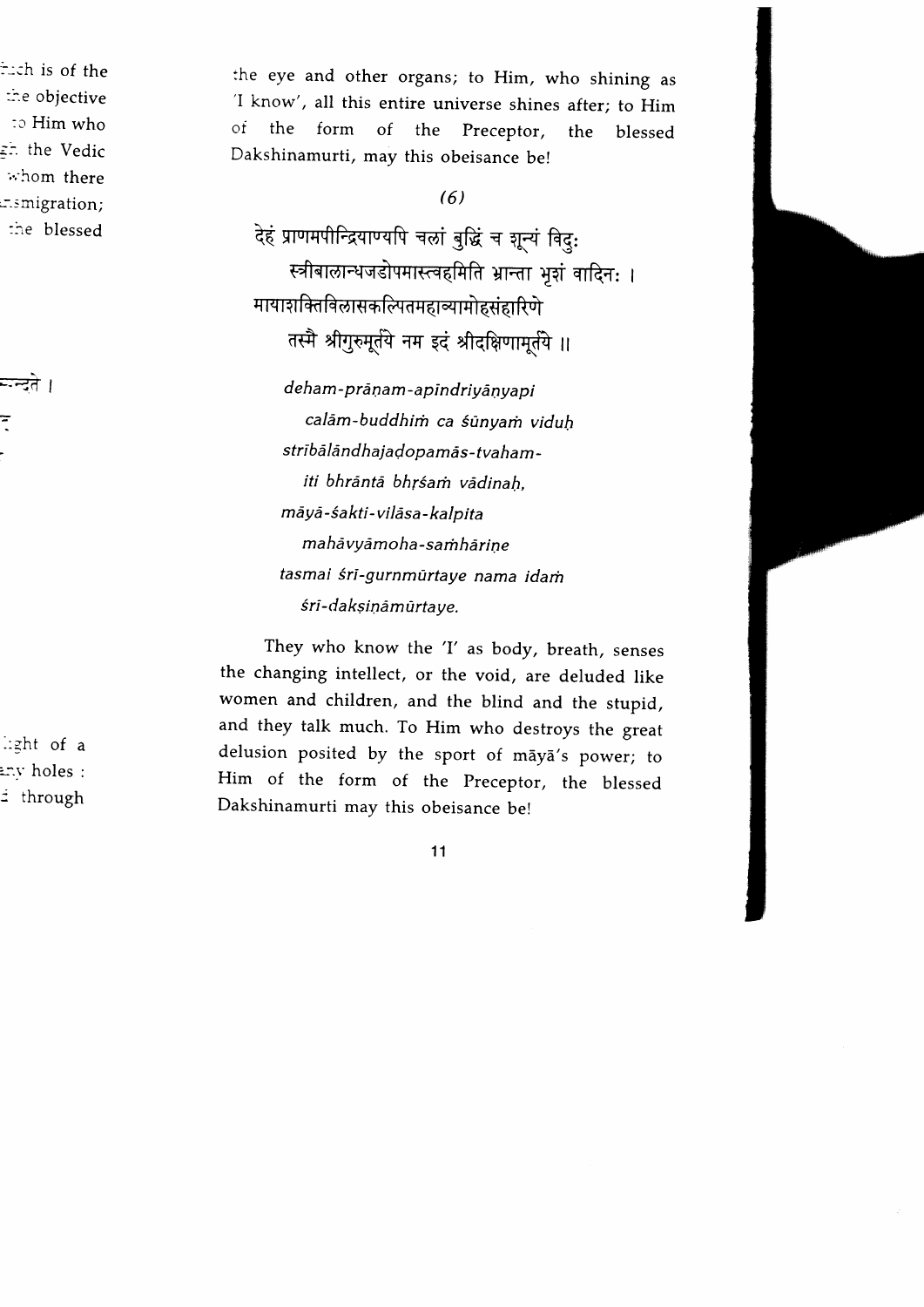12

(7)

राहुग्रस्तदिवाकरेन्दुसदृशो मायासमाच्छादनात् सन्मात्र: करणोपसंहरणतो योऽभृत्सुषुप्त: पुमान् । पागस्वाप्समिति प्रबोधसमये यः प्रत्यभिज्ञायते तस्मै श्रीगुरुमूर्तये नम इदं श्रीदक्षिणमूर्तये ॥ rāhu-grasta-divākarendusadrśo māvā-samācchādanāt san-mātrah karanopasamharanato yo'bhūt-susuptah pumān. pragasvapsam iti prabodhasamaye yah pratyabhijñāyate tasmai śri-gurumūrtaye nama idam śri-daksiņāmūrtaye.

To the self, who in sleep becomes pure Existence, on the withdrawal of the veiling by māyā, like unto the sun or the moon, in eclipse, and on waking recognizes, 'I have slept well till now' to Him, of the form of the Preceptor, the blessed Dakshinamurti, may this obeisance be!

(8)

बाल्यादिष्वपि जाग्रदादिषु तथा सर्वास्ववस्थास्वपि व्यावृत्तास्वनुवर्तमानमहमित्यन्त: स्फुरन्तं सदा । स्वात्मानं प्रकटीकरोति भजतां यो मुद्रया भद्रया तस्मै श्रीगुरुमूर्तये नम इदं श्रीदक्षिणामूर्तये ॥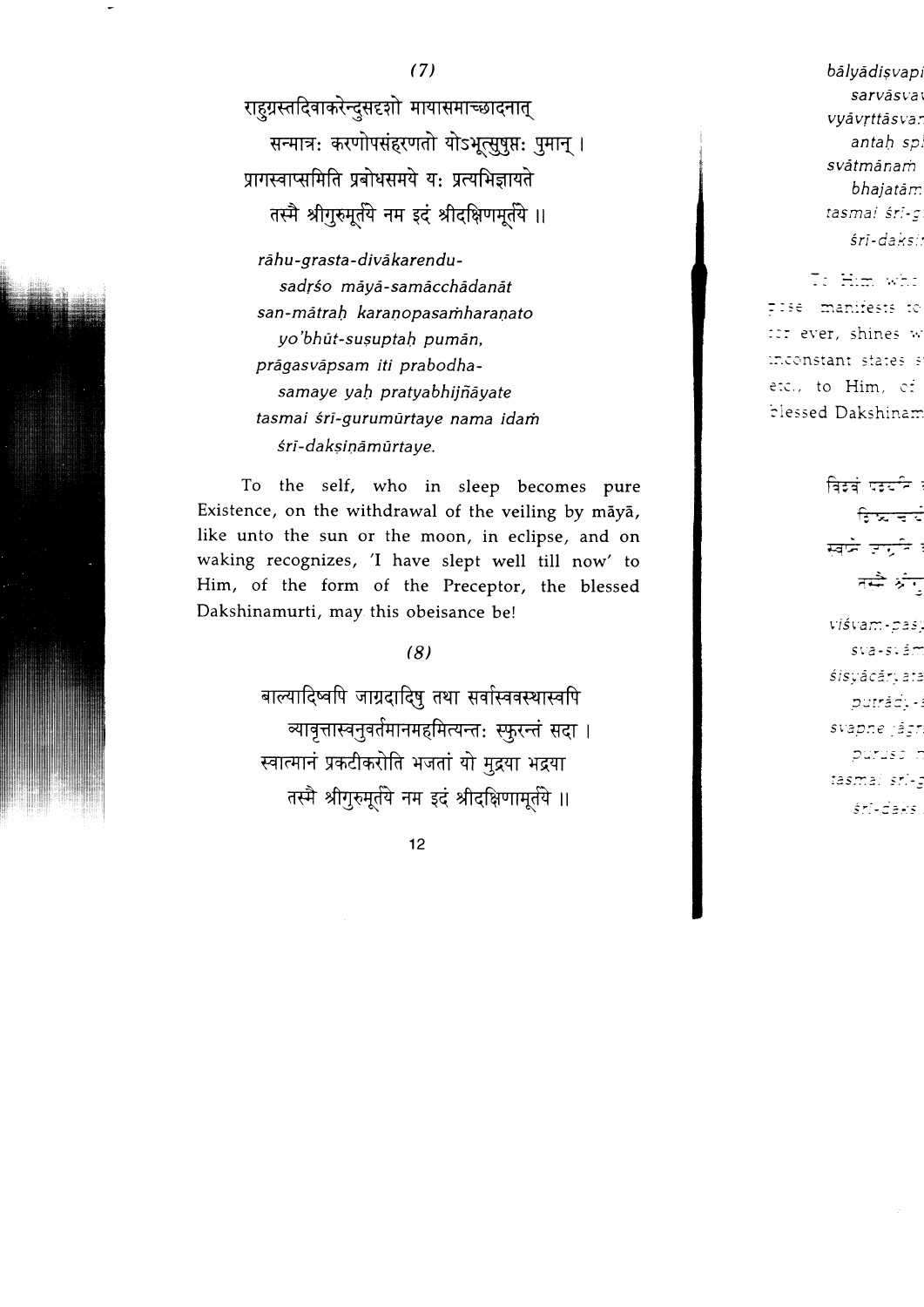bālvādisvapi jāgradādisu tathā sarvāsvavasthāsvapi vyāvṛttāsvanuvartamānam-aham-ityantah sphurantam sadā, svātmānam prakatīkaroti bhajatam yo mudrayd bhadraya tasmai śrī-gurumūrtaye nama idam śri-daksināmūrtave.

To Him who, by means of the blessed handpose, manifests to His devotees His own Self that, for ever, shines within as 'I', constantly, in all the inconstant states such as infancy, etc., and waking, etc., to Him, of the form of the Preceptor, the blessed Dakshinamurti, may this obeisance be!

#### (9)

विञ्चं पञ्यति कार्यकारणतया स्वस्वामिसंबन्धत: शिष्याचार्यतया तथैव पितूपुत्राद्यात्मना भेदत: । स्वप्ने जाग्रति वा य एष पुरुषो मायापरिभ्रामित: तस्मै श्रीगुरुमूर्तये नम इदं श्रीदक्षिणामूर्तये ॥

viśvam-paśyati kārya-kāranatayā sva-svāmi-sambandhatah śisyācāryatayā tathaiva pitrputrādy-ātmanā bhedatah, svapne jagrati va ya esa puruso maya-paribhramitah tasmai śrī-gurumūrtaye nama idam śri-daksināmūrtaye.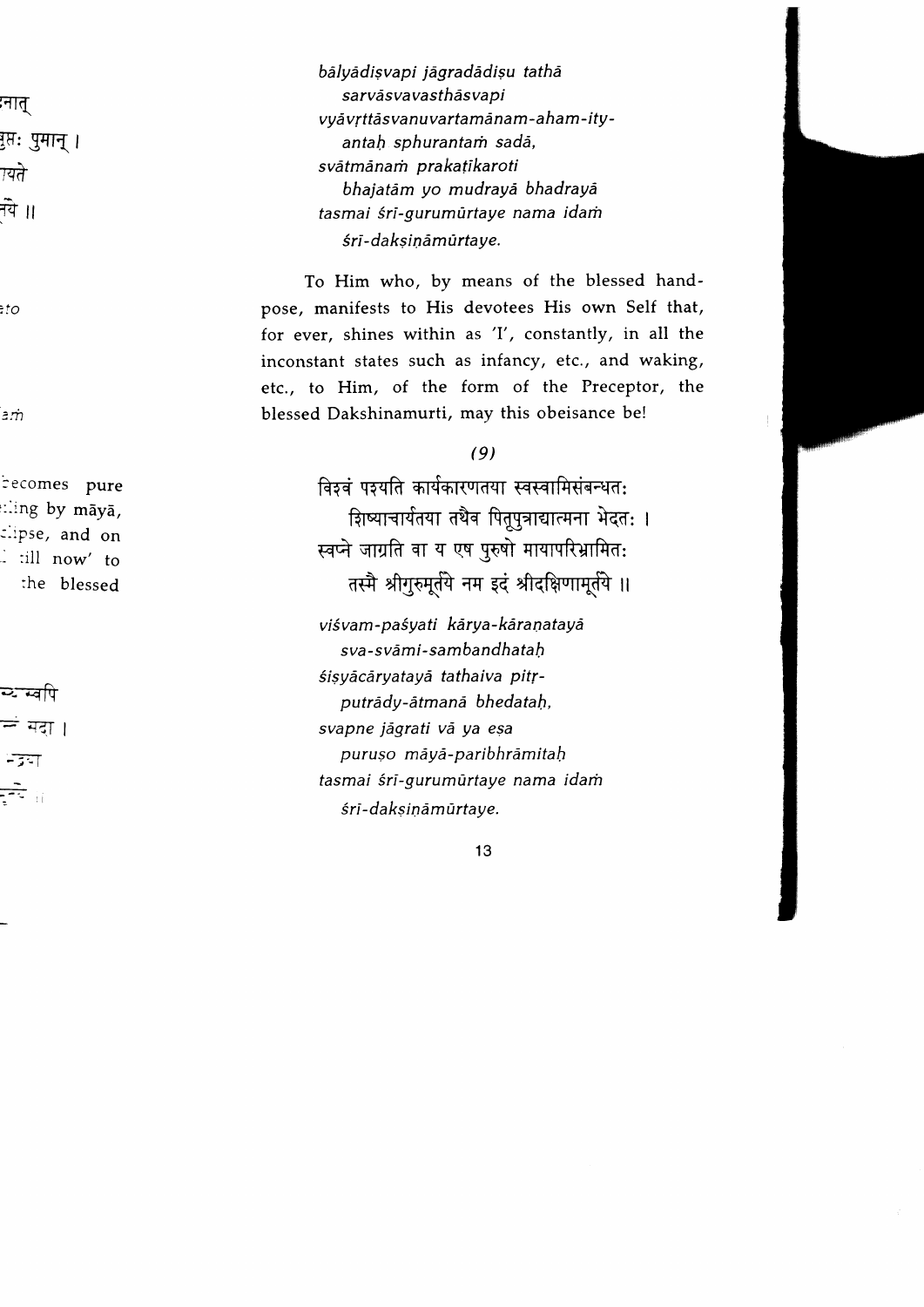To the Self who, deluded by māyā sees, in dreaming and waking, the universe in its distinctions such as cause and effect, property and proprietor, disciple and teacher, and father and son, likewise to Him, of the form of the Preceptor, the blessed Dakshinamurti may this obeisance be!

# (9)

भरम्भांस्यनलोनिलोम्बरमहर्नाथो हिमांश: पुमा-नित्याभाति चराचरात्मकमिदं यस्यैव मूर्त्यष्टकम् । नान्यत्किश्चन विद्यते विमृशतां यस्मात्परस्माद्विभो-स्तस्मै श्रीगुरुमूर्तये नम इदं श्रीदक्षिणामूर्तये ॥

bhūr-ambhāmsy-analo'nilo'mbaram-aharnātho himāmśuh pumān itvābhāti carācarātmakam-idam yasyaiva mūrty-astakam, nānyat kiñcana vidyate vimrśatām yasmat parasmad-vibhoh tasmai śrī-gurumūrtāve nama idam śri-daksināmūrtave.

To Him whose eightfold form is all this moving and unmoving universe, appearing as earth, water, fire, air, ether, the sun, the moon and soul; beyond whom, supreme and all-pervading, there exists nought else for those who enquire — to Him of the